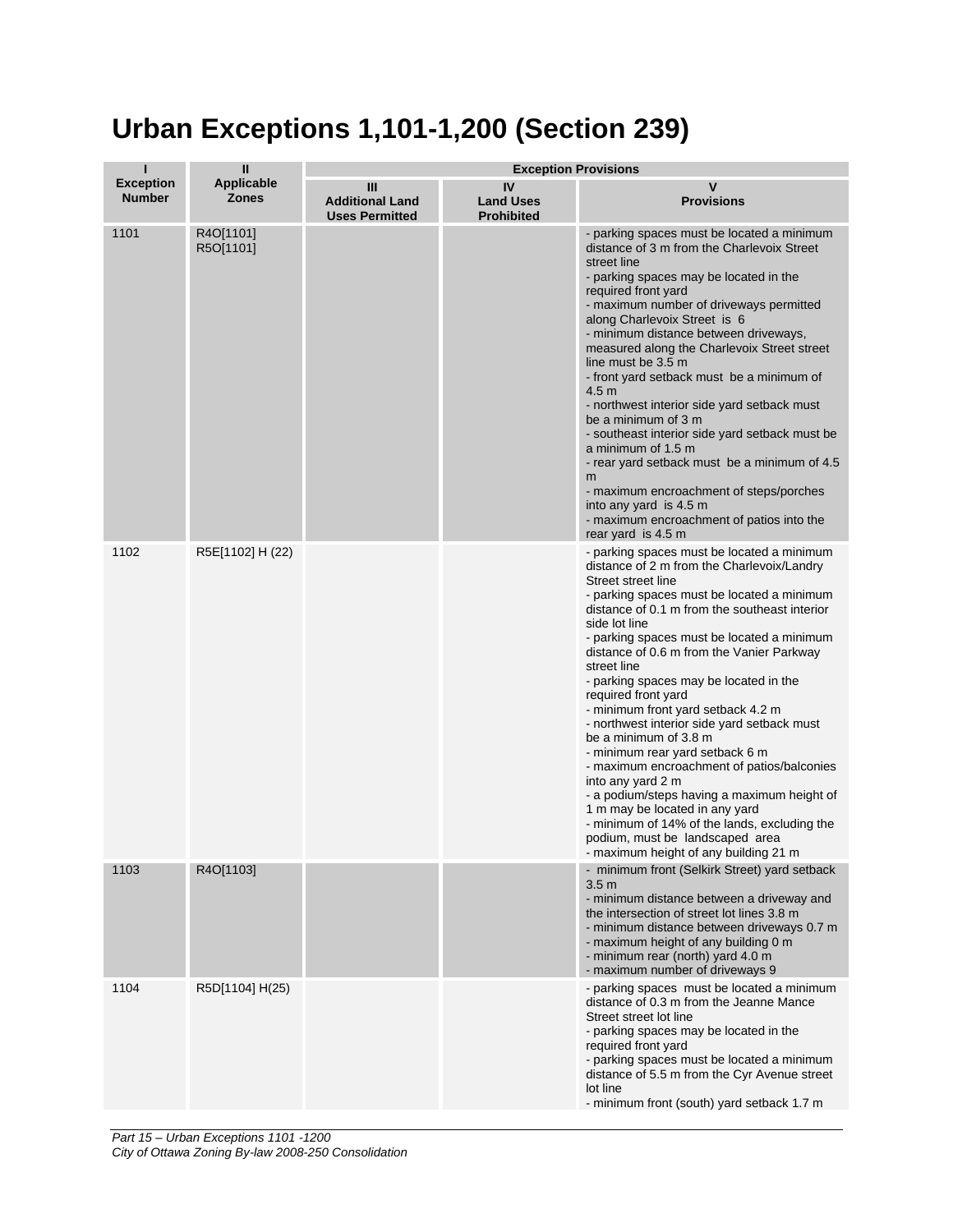| П                                 | $\mathbf{I}$                      | <b>Exception Provisions</b>                                                                                                                                                               |                                             |                                                                                                                                                                                                                                                                                                                                                                                                                                                                                                                                                                                                                                                                    |
|-----------------------------------|-----------------------------------|-------------------------------------------------------------------------------------------------------------------------------------------------------------------------------------------|---------------------------------------------|--------------------------------------------------------------------------------------------------------------------------------------------------------------------------------------------------------------------------------------------------------------------------------------------------------------------------------------------------------------------------------------------------------------------------------------------------------------------------------------------------------------------------------------------------------------------------------------------------------------------------------------------------------------------|
| <b>Exception</b><br><b>Number</b> | <b>Applicable</b><br><b>Zones</b> | Ш<br><b>Additional Land</b><br><b>Uses Permitted</b>                                                                                                                                      | IV<br><b>Land Uses</b><br><b>Prohibited</b> | v<br><b>Provisions</b>                                                                                                                                                                                                                                                                                                                                                                                                                                                                                                                                                                                                                                             |
|                                   |                                   |                                                                                                                                                                                           |                                             | - minimum interior side (west) yard setback<br>3.4 <sub>m</sub><br>- minimum rear (north) yard setback 1.5 m<br>- maximum encroachment of stairs into the<br>corner side (east) yard 3 m                                                                                                                                                                                                                                                                                                                                                                                                                                                                           |
| 1105                              | R4E[1105]                         | - dwelling unit<br>- medical facility                                                                                                                                                     |                                             | - maximum gross floor area of an office must<br>not exceed 145 $m2$<br>- parking spaces must be located a minimum<br>distance of 0.9 m from the Cantin Street<br>street lot line<br>- parking spaces may be located in the<br>required corner side yard<br>- minimum front (south) yard setback 5.2 m<br>- maximum encroachment of stairs into the<br>front (south) yard 1.3 m<br>- parking spaces must be located a minimum<br>distance of 4.4 m from the Montreal Road<br>street lot line<br>- parking spaces may be located in the<br>required front (south) yard.                                                                                              |
| 1106<br>(By-law<br>2017-302)      | R5E[1106] H(48)                   | - day care<br>- medical facility<br>- bank<br>- office limited to a<br>doctor, dentist,<br>lawyer, architect,<br>engineer, accountant<br>or chiropractor<br>-payday loan<br>establishment |                                             | - maximum gross floor area of any one<br>commercial use may not exceed 186 m <sup>2</sup>                                                                                                                                                                                                                                                                                                                                                                                                                                                                                                                                                                          |
| 1107                              | R4E[1107]                         | - retail food store<br>- community health<br>and resource centre<br>limited to a food bank                                                                                                |                                             | - a maximum of two residential dwelling units<br>permitted<br>- maximum gross floor area of a retail food<br>store or a food bank may not exceed 193 m <sup>2</sup><br>-parking spaces must be located a minimum<br>distance of 3 m from the Marier Avenue street<br>lot line<br>- parking spaces may be located in the<br>required front yard<br>- 1 parking space for each residential dwelling<br>unit<br>- 1 parking space for each 40 $m2$ of food bank<br>gross floor area<br>- a minimum of 27% of the lands must be of<br>landscaped area<br>- minimum rear yard setback 3 m in relation to<br>a building containing a retail food store or a<br>food bank |
| 1108                              | R4E[1108]                         |                                                                                                                                                                                           |                                             | - minimum rear yard setback for a semi-<br>detached dwelling 5.5 m<br>- minimum east interior side yard setback of 3<br>m                                                                                                                                                                                                                                                                                                                                                                                                                                                                                                                                          |
| 1109<br>(By-law<br>2015-197)      | R4E[1109]                         | - day care<br>- school<br>- community centre<br>limited to a drop-in<br>centre                                                                                                            |                                             | - Section 141 applies to the additional<br>permitted uses in Column III (Additional Land<br><b>Uses Permitted)</b><br>- the maximum gross floor area in Section<br>141 does not apply                                                                                                                                                                                                                                                                                                                                                                                                                                                                              |
| 1110                              | R4E[1110]                         |                                                                                                                                                                                           |                                             | - minimum the rear yard setback 5.8 m<br>- maximum encroachment of a porch into the<br>rear yard 1.2 m<br>- minimum west interior side yard setback 1.3<br>m<br>- maximum encroachment of a porch into the<br>front yard 4 m                                                                                                                                                                                                                                                                                                                                                                                                                                       |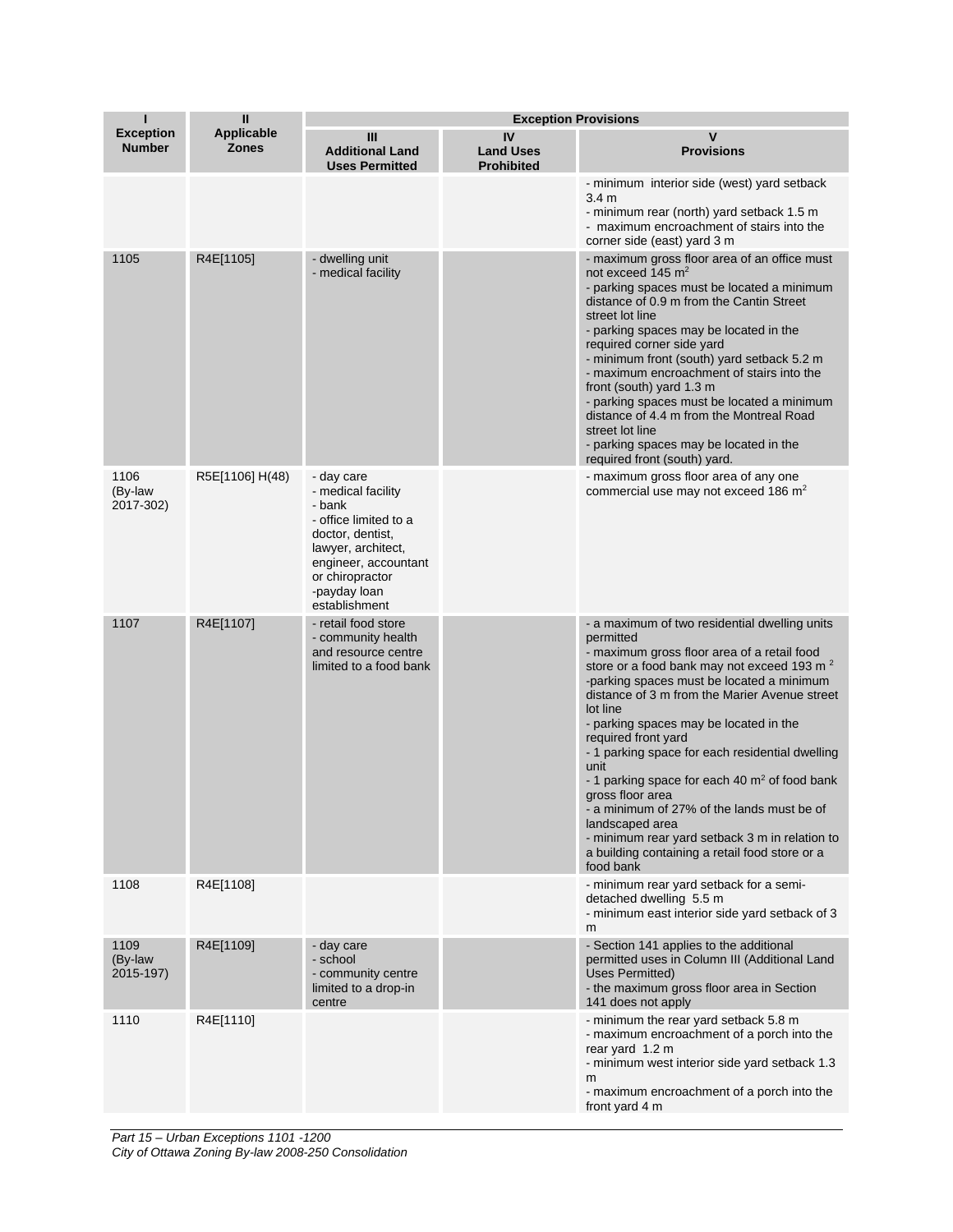| п                                                                                                        | $\mathbf{II}$                     | <b>Exception Provisions</b>                          |                                             |                                                                                                                                                                                                                                                                                                                                                                                                                                                                                                                                                                                                                                                                                                                                                                                                                                                                                                                                                                                                                                                                                                                                                                                             |
|----------------------------------------------------------------------------------------------------------|-----------------------------------|------------------------------------------------------|---------------------------------------------|---------------------------------------------------------------------------------------------------------------------------------------------------------------------------------------------------------------------------------------------------------------------------------------------------------------------------------------------------------------------------------------------------------------------------------------------------------------------------------------------------------------------------------------------------------------------------------------------------------------------------------------------------------------------------------------------------------------------------------------------------------------------------------------------------------------------------------------------------------------------------------------------------------------------------------------------------------------------------------------------------------------------------------------------------------------------------------------------------------------------------------------------------------------------------------------------|
| <b>Exception</b><br><b>Number</b>                                                                        | <b>Applicable</b><br><b>Zones</b> | Ш<br><b>Additional Land</b><br><b>Uses Permitted</b> | IV<br><b>Land Uses</b><br><b>Prohibited</b> | v<br><b>Provisions</b>                                                                                                                                                                                                                                                                                                                                                                                                                                                                                                                                                                                                                                                                                                                                                                                                                                                                                                                                                                                                                                                                                                                                                                      |
|                                                                                                          |                                   |                                                      |                                             | - maximum number of residents occupying a<br>group home 21                                                                                                                                                                                                                                                                                                                                                                                                                                                                                                                                                                                                                                                                                                                                                                                                                                                                                                                                                                                                                                                                                                                                  |
| 1111                                                                                                     | R4E[1111]                         |                                                      |                                             | - the following provisions apply to a detached<br>dwelling:<br>- minimum lot area for an interior or corner lot<br>$273 \text{ m}^2$<br>- minimum lot depth 18 m<br>- minimum lot width for a corner lot 14 m<br>- minimum corner side yard setback 1.8 m in<br>relation to the existing detached dwelling only<br>- minimum front yard setback for an interior lot<br>5 <sub>m</sub><br>- minimum rear yard setback for an interior lot<br>6.5 <sub>m</sub>                                                                                                                                                                                                                                                                                                                                                                                                                                                                                                                                                                                                                                                                                                                                |
| 1112                                                                                                     | R4O[1112]                         |                                                      |                                             | - the following apply to a duplex dwelling:<br>- minimum rear yard setback for a shed from<br>the rear lot line of 0.4 m in relation to the<br>existing storage shed and from the<br>- minimum north interior side lot line of yard<br>0.3 m in relation to the existing storage shed<br>- a minimum of one parking space is required<br>in relation to the existing duplex dwelling                                                                                                                                                                                                                                                                                                                                                                                                                                                                                                                                                                                                                                                                                                                                                                                                        |
| 1113<br>(By-law<br>2015-197)                                                                             | R4E[1113]                         | - restaurant, take-out<br>-catering<br>establishment |                                             | - with respect to the existing building, the<br>following provisions apply:<br>i) maximum lot coverage 55%<br>ii) minimum front (Marier Avenue) yard<br>setback 1.2 m<br>iii) minimum corner side yard setback 0.3 m<br>iv) minimum interior side yard setback 2.9 m<br>v) minimum rear yard setback 3 m<br>vi) minimum of 27% of the lot must be<br>landscaped area<br>vii) no parking spaces are required for a<br>take-out restaurant of 110 $\mathrm{m}^2$ or less                                                                                                                                                                                                                                                                                                                                                                                                                                                                                                                                                                                                                                                                                                                      |
| 1114<br>(By-law<br>2012-334)<br>(By-law<br>2010-307)<br>(OMB<br>Order<br>#1254<br>issued May<br>4, 2007) | R5D[1114]                         |                                                      |                                             | General<br>- the lands zoned R5D[1114] shall be<br>considered as one lot for the purposes of<br>applying the provisions of the zoning by-law,<br>notwithstanding the future division of the land<br>For apartment dwelling, low rise:<br>- minimum front yard setback along Landry<br>Street is 3.6 metres:<br>- maximum permitted height: 13.5 metres;<br>-maximum permitted number of storeys above<br>grade: $3$ ;<br>- minimum yard setback fronting onto private<br>streets or a parking lot is 2.5<br>metres;<br>- minimum interior side yard setback of 5.5<br>metres is required for apartment dwelling,<br>low-rise;<br>-minimum rear yard setback of 5.5 metres is<br>required for an apartment dwelling, low-rise;<br>- a maximum of 60 dwelling units may be<br>provided in an apartment dwelling, low-rise;<br>- the minimum distance between two<br>apartment dwellings, low rise on the same lot<br>is 11.5 metres;<br>-the minimum distance between a parking lot<br>and public streets is 1.8 metres;<br>- the minimum parking requirement for<br>apartment dwelling, low rise is 1.1<br>parking spaces per dwelling unit.<br>For townhouse dwellings on a private street: |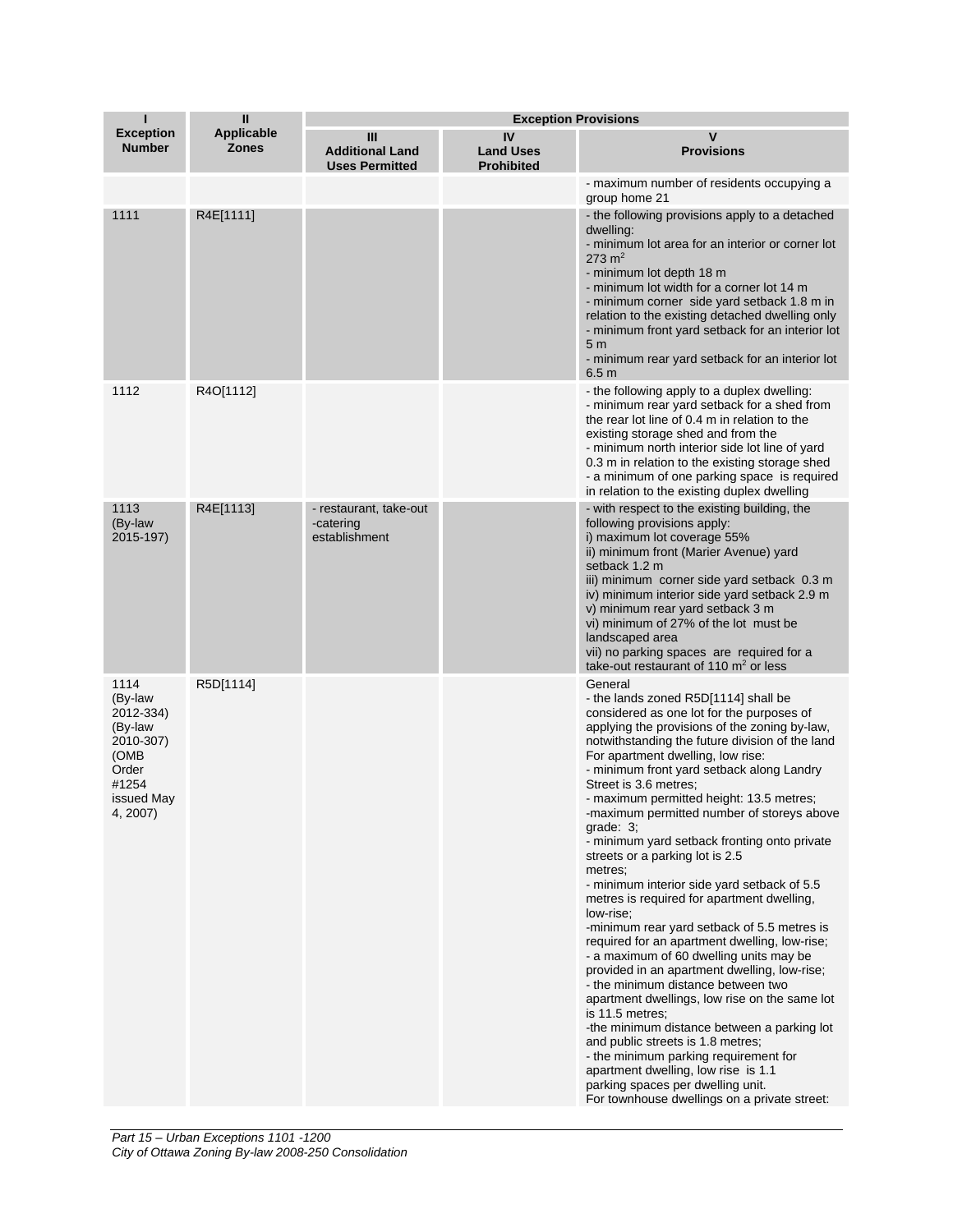| Т                                 | $\mathbf{I}$                      | <b>Exception Provisions</b>                          |                                             |                                                                                                                                                                                                                                                                                                                                                                                                                                                                                                                                                                                                                                                                                                                                        |
|-----------------------------------|-----------------------------------|------------------------------------------------------|---------------------------------------------|----------------------------------------------------------------------------------------------------------------------------------------------------------------------------------------------------------------------------------------------------------------------------------------------------------------------------------------------------------------------------------------------------------------------------------------------------------------------------------------------------------------------------------------------------------------------------------------------------------------------------------------------------------------------------------------------------------------------------------------|
| <b>Exception</b><br><b>Number</b> | <b>Applicable</b><br><b>Zones</b> | Ш<br><b>Additional Land</b><br><b>Uses Permitted</b> | IV<br><b>Land Uses</b><br><b>Prohibited</b> | v<br><b>Provisions</b>                                                                                                                                                                                                                                                                                                                                                                                                                                                                                                                                                                                                                                                                                                                 |
|                                   |                                   |                                                      |                                             | - minimum required rear yard setback is 6.0<br>metres;<br>- minimum required lot depth of 26 metres;<br>- minimum required interior side yard setback<br>of 1.5 metres;<br>- minimum required corner side yard setback<br>of 2.5 metres;<br>- minimum distance between a townhouse<br>dwelling and an apartment<br>dwelling in the adjacent R5D[1452] zone is 20<br>metres.                                                                                                                                                                                                                                                                                                                                                            |
| 1115<br>(By-law<br>2008-462)      | R4E[1115]                         |                                                      |                                             | the following provisions apply to a duplex<br>dwelling:<br>- the required front yard setback is 0.9 m in<br>relation to the existing building<br>- the setback for 2 parking spaces from a<br>required street line must be 3.5 m<br>- the subject property is considered a<br>separate lot for zoning purposes<br>-Section 125 (d) does not apply                                                                                                                                                                                                                                                                                                                                                                                      |
| 1116<br>(By-law<br>2020-291)      | R4E[1116]                         |                                                      |                                             | - required number of parking spaces is 2                                                                                                                                                                                                                                                                                                                                                                                                                                                                                                                                                                                                                                                                                               |
| 1117                              | R4E[1117]                         | - restaurant, take-out<br>- convenience store        |                                             | - with respect to the existing building, the<br>following provisions apply:<br>i) front yard setback 0 m<br>ii) interior side yard setback 3.4 m<br>iii) corner side yard setback 0.3 m<br>iv) parking space requirement 1 space in<br>relation to the uses permitted                                                                                                                                                                                                                                                                                                                                                                                                                                                                  |
| 1118                              | R4O[1118]                         |                                                      |                                             | - the following apply to a duplex or semi-<br>detached dwelling:<br>i) minimum lot width 9.8 m<br>ii) minimum lot area 299 $m2$<br>iii) minimum northern interior side yard<br>setback must be 0 m in relation to the duplex<br>dwelling<br>iv) the unobstructed vehicular passageway<br>must be 2.8 m wide<br>v) the vehicular passageway behind one of<br>the two parking spaces required for the<br>duplex dwelling must be 4.8 m wide                                                                                                                                                                                                                                                                                              |
| 1119                              | R5D[1119] H(25)                   | - day care                                           |                                             | - the unobstructed yard setback must be 3.5<br>m in relation to the western side of any new<br>building and 3 m in relation to the eastern<br>side<br>- the parking space requirement for a<br>retirement home is 1space/6.25 beds<br>- the northern corner side yard setback must<br>be 3.6 m in relation to the existing building<br>except that a 10 m portion may be reduced to<br>a 0.8 m side yard commencing from the most<br>easterly wall<br>- the southern interior side yard setback must<br>be 1 m in relation to the existing building only<br>- the front yard setback must be 0.2 m in<br>relation to the existing building and the<br>balconies (either enclosed or unenclosed)<br>- Section 163 (1)(d) does not apply |
| 1120<br>(By-law<br>2020-291)      | R4E[1120]                         |                                                      |                                             | - the required number of parking spaces may<br>be reduced by one                                                                                                                                                                                                                                                                                                                                                                                                                                                                                                                                                                                                                                                                       |
| 1121                              | R4O[1121]                         | - parking lot                                        |                                             | - parking spaces be permitted within the 3 m                                                                                                                                                                                                                                                                                                                                                                                                                                                                                                                                                                                                                                                                                           |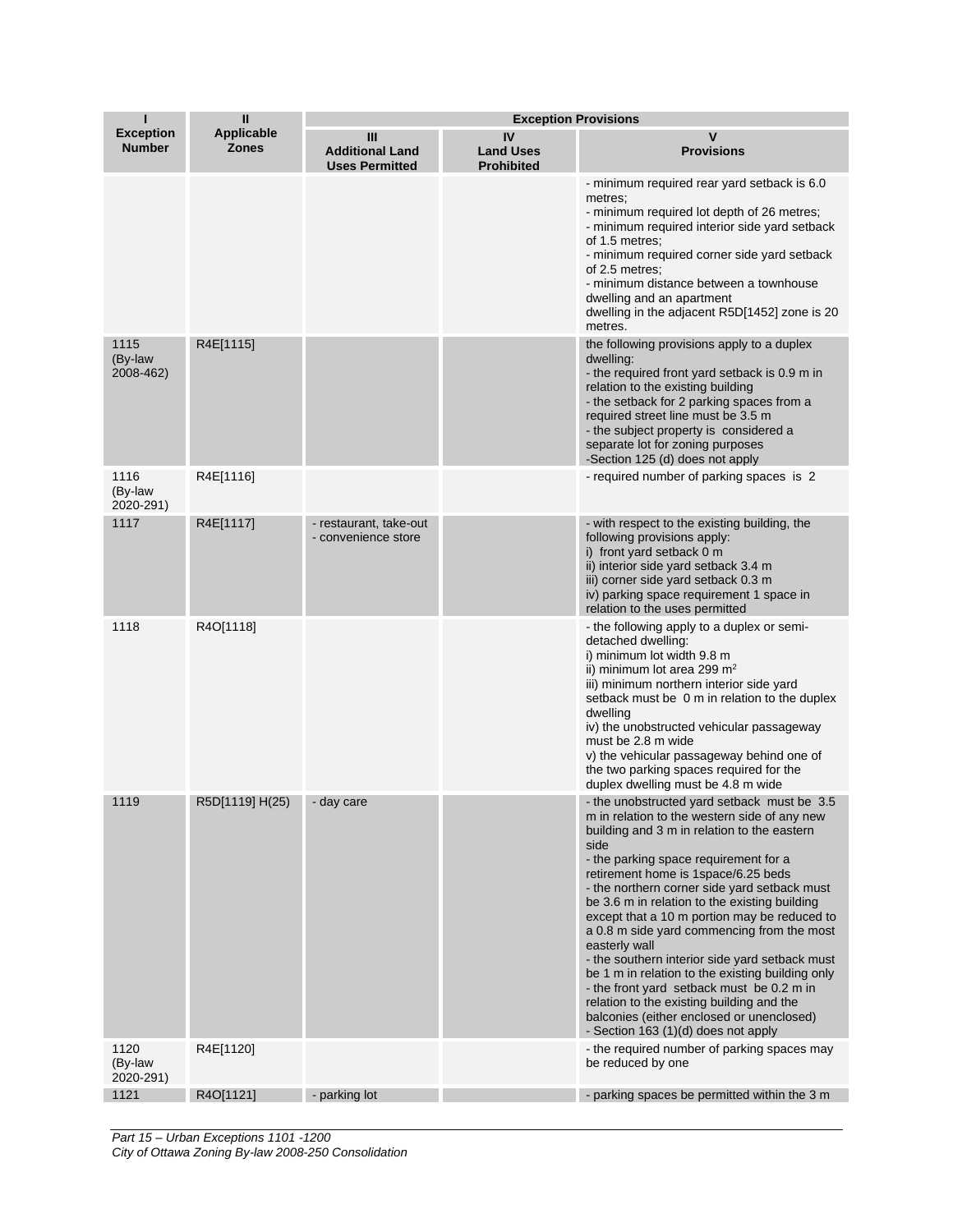|                                   | $\mathbf{I}$                      | <b>Exception Provisions</b>                          |                                             |                                                                                                                                                                                                                                                                                                                                                                                                                                                                                                                                                                                                                                                                                                                                                                                                                             |
|-----------------------------------|-----------------------------------|------------------------------------------------------|---------------------------------------------|-----------------------------------------------------------------------------------------------------------------------------------------------------------------------------------------------------------------------------------------------------------------------------------------------------------------------------------------------------------------------------------------------------------------------------------------------------------------------------------------------------------------------------------------------------------------------------------------------------------------------------------------------------------------------------------------------------------------------------------------------------------------------------------------------------------------------------|
| <b>Exception</b><br><b>Number</b> | <b>Applicable</b><br><b>Zones</b> | Ш<br><b>Additional Land</b><br><b>Uses Permitted</b> | IV<br><b>Land Uses</b><br><b>Prohibited</b> | v<br><b>Provisions</b>                                                                                                                                                                                                                                                                                                                                                                                                                                                                                                                                                                                                                                                                                                                                                                                                      |
|                                   |                                   |                                                      |                                             | northern and southern side yards setback<br>- an opaque fence along the southern interior<br>lot line will be permitted to start 13 m from the<br>Altha Avenue street line<br>- the unobstructed yard requirement is 4.5 m<br>in relation to the habitable room windows at<br>the rear of the building only                                                                                                                                                                                                                                                                                                                                                                                                                                                                                                                 |
| 1122<br>(By-law<br>2020-291)      | R4E[1122]                         |                                                      |                                             | - minimum front yard setback 3 m<br>- minimum interior side yard setback 2.9 m<br>- parking is permitted up to 3.6 m from the<br>corner side lot line and up to 3 m from the<br>front lot line<br>- the required number of parking spaces may<br>be reduced by one                                                                                                                                                                                                                                                                                                                                                                                                                                                                                                                                                          |
| 1123<br>(By-law<br>2020-291)      | R4E[1123]                         |                                                      |                                             | - minimum front yard set back 6m<br>- minimum rear yard set back 6 m<br>- parking permitted: up to 1.2 m from the<br>north interior lot line; up to 0 m from the south<br>interior lot line; and up to 6 m from the front<br>lot line<br>- minimum north interior side yard setback 1.2<br>m<br>- parking space requirements may be reduced<br>by 2 spaces                                                                                                                                                                                                                                                                                                                                                                                                                                                                  |
| 1124<br>(By-law<br>2020-291)      | R4E[1124]                         |                                                      |                                             | - a third dwelling unit may be added with a 10<br>m lot width                                                                                                                                                                                                                                                                                                                                                                                                                                                                                                                                                                                                                                                                                                                                                               |
| 1125<br>(By-law<br>2020-291)      | R4O[1125]                         |                                                      |                                             | - minimum northern interior side yard setback<br>1 m in relation to a 4 storey building only<br>- building height 10.5 m for uses other than<br>apartment dwelling, low rise                                                                                                                                                                                                                                                                                                                                                                                                                                                                                                                                                                                                                                                |
| 1126<br>(By-law<br>2020-291)      | R4E[1126]                         |                                                      |                                             | - minimum south interior side yard 1.7 m<br>- minimum front yard setback 5.1 m<br>- a porch may encroach into the required front<br>yard a maximum of 2.9 m                                                                                                                                                                                                                                                                                                                                                                                                                                                                                                                                                                                                                                                                 |
| 1127<br>(By-law<br>2015-191)      | R4E[1127]                         |                                                      |                                             | - a dwelling unit in the basement is permitted<br>- minimum setback from a street of a parking<br>space located in the corner side yard 2.2 m<br>- a parking space is permitted in the corner<br>side yard                                                                                                                                                                                                                                                                                                                                                                                                                                                                                                                                                                                                                  |
| 1128                              | R4E[1128]                         |                                                      |                                             | - for a corner lot, minimum lot width 10 m<br>- minimum lot depth 20 m<br>- minimum lot area 160 m <sup>2</sup> for an interior lot<br>and 200 $m2$ minimum for a corner lot<br>- minimum front yard setback for a building<br>situated on an interior lot of 2.2 m<br>- minimum front yard setback for an attached<br>or detached garage situated on an interior lot<br>2.8 m and for a corner lot 4 m minimum<br>- minimum interior side yard setback 0.6 m,<br>provided that where there are two interior side<br>yards on the same lot, one of them must be<br>0.9 m minimum<br>- minimum corner side yard 2.2 m<br>- minimum distance between a driveway on<br>Maple Street and an intersection of street<br>lines must be 6 m<br>- minimum parking setback from Cyr Avenue<br>2.8 m and from Maple Street 4 m minimum |
| 1129                              | R4E[1129]                         |                                                      |                                             | - minimum lot depth 26.5 m<br>- minimum lot area 240 $m2$<br>- minimum interior side yard setback: 0.4 m<br>on one side and 2.2 m on the other side                                                                                                                                                                                                                                                                                                                                                                                                                                                                                                                                                                                                                                                                         |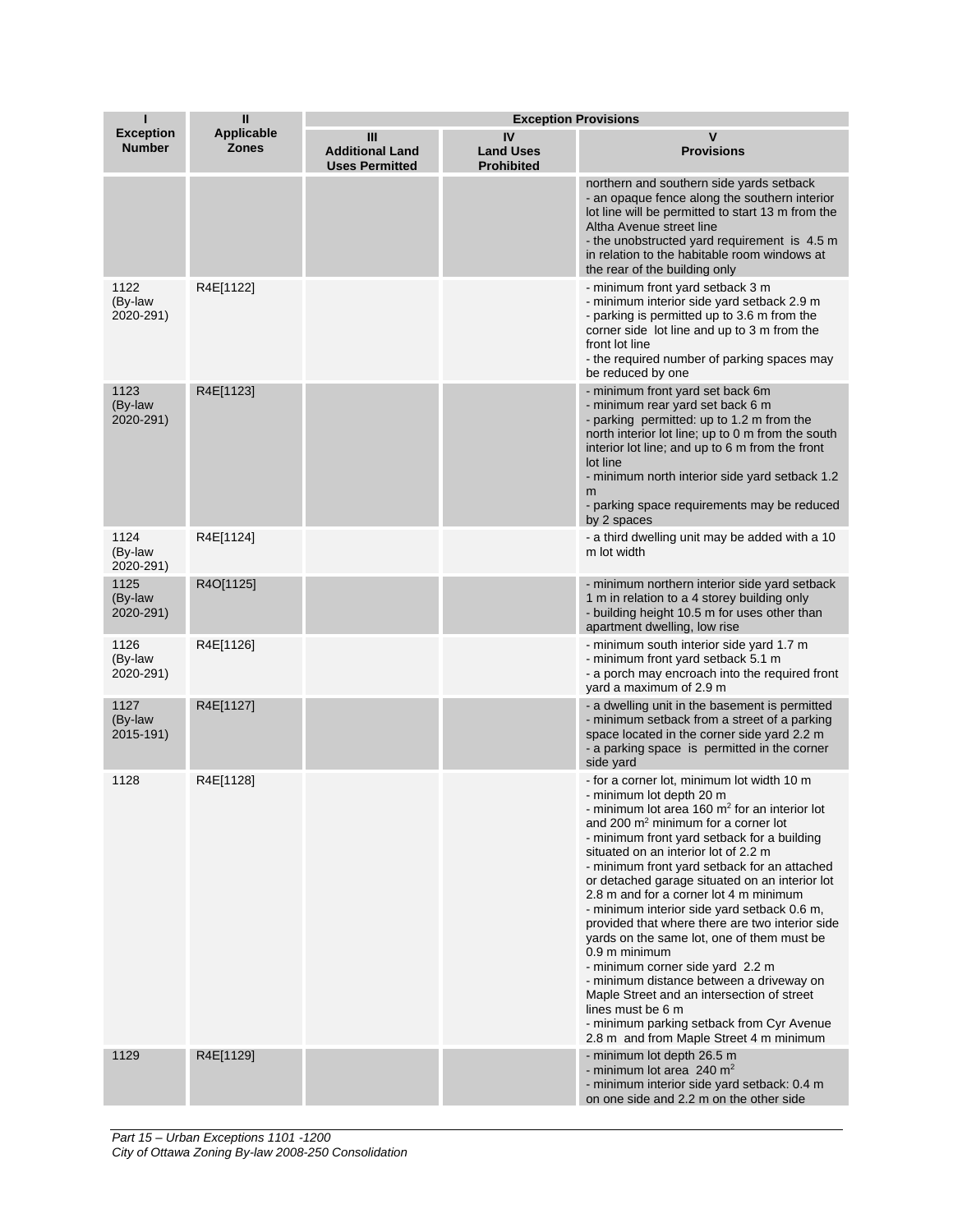| п                                                    | $\mathbf{I}$                      | <b>Exception Provisions</b>                          |                                             |                                                                                                                                                                                                                                                                                                                                                                                                                                                                                                                                                                                                                                                                                                                                                                                                                                                                                                                                                                                         |
|------------------------------------------------------|-----------------------------------|------------------------------------------------------|---------------------------------------------|-----------------------------------------------------------------------------------------------------------------------------------------------------------------------------------------------------------------------------------------------------------------------------------------------------------------------------------------------------------------------------------------------------------------------------------------------------------------------------------------------------------------------------------------------------------------------------------------------------------------------------------------------------------------------------------------------------------------------------------------------------------------------------------------------------------------------------------------------------------------------------------------------------------------------------------------------------------------------------------------|
| <b>Exception</b><br><b>Number</b>                    | <b>Applicable</b><br><b>Zones</b> | Ш<br><b>Additional Land</b><br><b>Uses Permitted</b> | IV<br><b>Land Uses</b><br><b>Prohibited</b> | v<br><b>Provisions</b>                                                                                                                                                                                                                                                                                                                                                                                                                                                                                                                                                                                                                                                                                                                                                                                                                                                                                                                                                                  |
|                                                      |                                   |                                                      |                                             | - minimum rear yard setback 7.1<br>- minimum width of a parking space and<br>vehicular passageway 2.4 m                                                                                                                                                                                                                                                                                                                                                                                                                                                                                                                                                                                                                                                                                                                                                                                                                                                                                 |
| 1130<br>(By-law<br>2020-291)<br>(By-law<br>2015-191) | R4E[1130]                         |                                                      |                                             | - a dwelling unit in the basement is permitted<br>- an outside staircase is permitted in the<br>north side yard<br>- parking spaces must be located at a<br>minimum of 7.7 m measured perpendicularly<br>from the most westerly rear wall of the<br>building<br>- a landscaped open space area of 7.6 m<br>minimum of depth by 6 m minimum of width<br>must be provided adjacent to the most<br>westerly rear wall of the building or its<br>extension                                                                                                                                                                                                                                                                                                                                                                                                                                                                                                                                  |
| 1131                                                 | R4E[1131]                         |                                                      |                                             | - the building existing on June 18, 1991 may<br>be enlarged by a maximum of 49 $m2$<br>- the total floor area of the building after the<br>enlargement referred to herein shall cannot<br>exceed 192 $m2$<br>- the enlargement must be used for a garage<br>for a motor vehicle<br>- a 0.4 m roof and eaves encroachment will<br>be allowed into the front and the corner side<br>yard for the existing building and its extension<br>- the corner side yard must be a minimum of<br>2.9 m for the existing building and 1.4 m<br>minimum for the most southerly 4.5 m of the<br>building as extended<br>- minimum front yard setback for the existing<br>building 2.7 m<br>- minimum rear yard setback for the building<br>as extended 6.4 m<br>- minimum interior side yard setback for the<br>building as extended 0.3 m<br>- in the event the building is demolished or<br>destroyed, any new building must comply<br>with all the provisions of the zone in which it is<br>located |
| 1132<br>(By-law<br>2020-291)                         | R4E[1132]                         |                                                      |                                             | - for a detached dwelling:<br>i) minimum front yard setback 1.5 m<br>ii) minimum rear yard setback 3 m<br>iii) minimum setback between a parking<br>space and Ste-Monique Street 3 m<br>iv) one of the two interior side yards must be<br>a minimum of 4.5 m<br>- for a semi-detached dwelling:<br>i) minimum front yard setback 1.3 m<br>ii) minimum rear yard setback 0.6 m<br>iii) parking space setback is not required<br>iv) maximum building height 10 m except for<br>an apartment dwelling, low rise                                                                                                                                                                                                                                                                                                                                                                                                                                                                           |
| 1133<br>(By-law<br>2020-291)                         | R4E[1133]                         |                                                      |                                             | - minimum area for one dwelling unit 36 $m2$                                                                                                                                                                                                                                                                                                                                                                                                                                                                                                                                                                                                                                                                                                                                                                                                                                                                                                                                            |
| 1134                                                 | R4E[1134]                         |                                                      |                                             | - the building existing on June 16, 1992 may<br>be enlarged by a maximum of $3 \text{ m}^2$ and a<br>staircase is permitted at the back of the<br>addition<br>- the enlargement shall must be that used for<br>a restaurant<br>- minimum setback between Barrette Street<br>and the staircase 6 m<br>- minimum setback between the rear lot line                                                                                                                                                                                                                                                                                                                                                                                                                                                                                                                                                                                                                                        |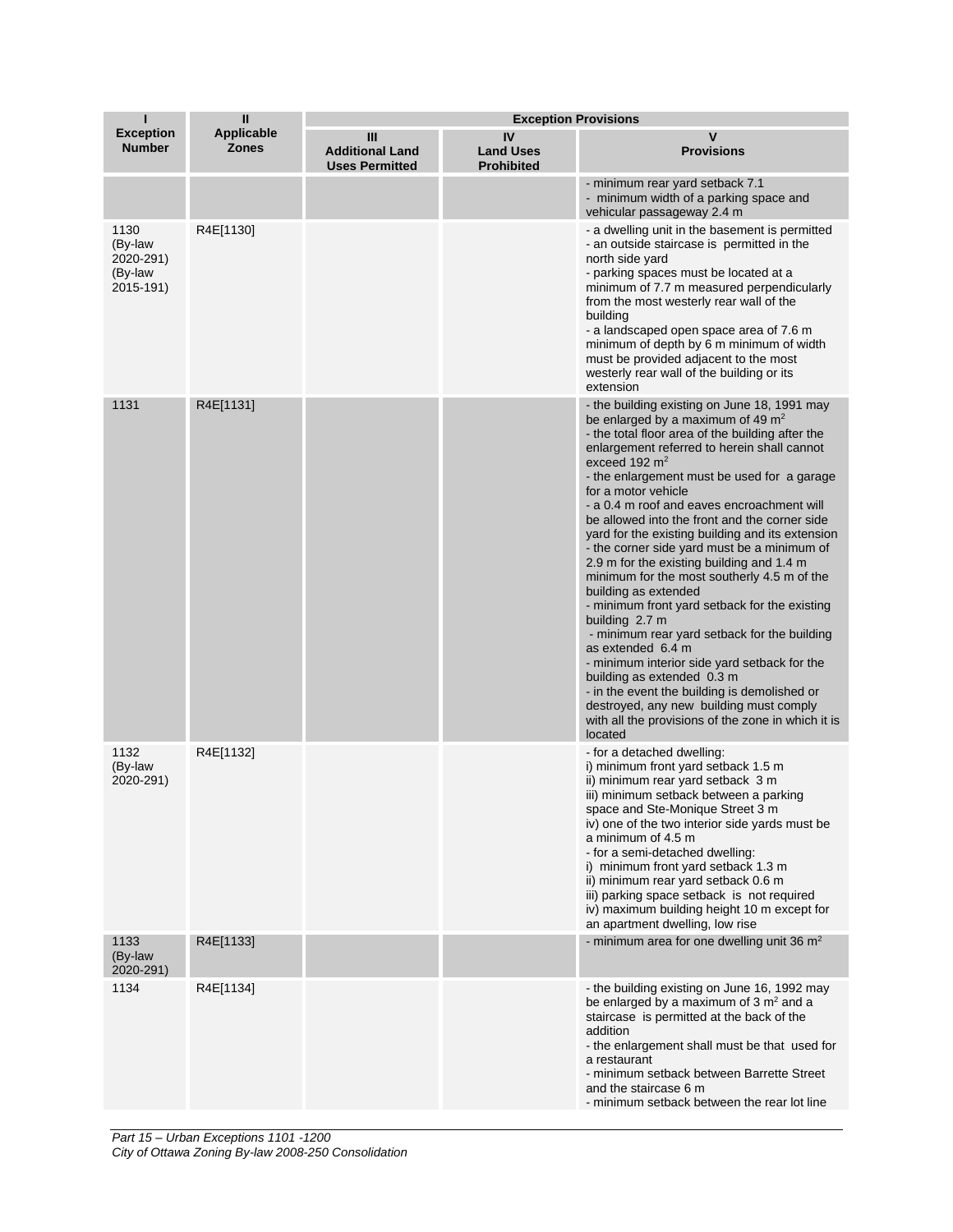| п                                                    | $\mathbf{I}$                      |                                                      |                                             | <b>Exception Provisions</b>                                                                                                                                                                                                                                                                                                                                                                                                                                                                                                         |
|------------------------------------------------------|-----------------------------------|------------------------------------------------------|---------------------------------------------|-------------------------------------------------------------------------------------------------------------------------------------------------------------------------------------------------------------------------------------------------------------------------------------------------------------------------------------------------------------------------------------------------------------------------------------------------------------------------------------------------------------------------------------|
| <b>Exception</b><br><b>Number</b>                    | <b>Applicable</b><br><b>Zones</b> | Ш<br><b>Additional Land</b><br><b>Uses Permitted</b> | IV<br><b>Land Uses</b><br><b>Prohibited</b> | v<br><b>Provisions</b>                                                                                                                                                                                                                                                                                                                                                                                                                                                                                                              |
|                                                      |                                   |                                                      |                                             | and the staircase 2 m<br>- a screened garbage container must be<br>available on site                                                                                                                                                                                                                                                                                                                                                                                                                                                |
| 1135<br>(By-law<br>2020-291)                         | R4E[1135]                         |                                                      |                                             | - minimum east and west interior side yards<br>1.2 <sub>m</sub>                                                                                                                                                                                                                                                                                                                                                                                                                                                                     |
| 1136<br>(By-law<br>2020-291)<br>(By-law<br>2015-191) | R4E[1136]                         |                                                      |                                             | - a dwelling unit in a basement is permitted<br>- parking space requirement reduced to 0.33<br>space per dwelling unit                                                                                                                                                                                                                                                                                                                                                                                                              |
| 1137                                                 | R4E[1137]                         |                                                      |                                             | - minimum southerly interior side yard setback<br>for the existing building and any addition<br>thereto must be 0.6 m plus the sum of:<br>(i) 0.7 m per storey over the second storey;<br>and<br>(ii) 0.2 m per metre of building length in<br>excess of 21 m parallel to the interior side lot<br>line, provided that where access to parking is<br>provided in an interior side yard, the minimum<br>width of the said interior side yard must be the<br>greater of 3 m or the above combination of<br>building height and length |
| 1138<br>(By-law<br>2020-291)                         | R4E[1138]                         |                                                      |                                             | - for a duplex dwelling:<br>i) minimum lot width 10.2 m<br>ii) minimum lot depth 19.2 m<br>iii) minimum lot area 197m 2<br>iv) minimum front yard setback 3 m<br>v) minimum rear yard setback 5 m<br>vi) maximum proportion of a front yard that is<br>a vehicular passageway 51%<br>vii) minimum proportion of a front yard which<br>is landscaped with soft landscaping materials<br>43%<br>- the subject property is considered a<br>separate lot for zoning purposes                                                            |
| 1139<br>(By-law<br>2020-291)<br>(By-law<br>2014-189) | R4E[1139]                         |                                                      |                                             | - minimum width of a parking space 2.5 m<br>- minimum area of a parking space 15 $m2$<br>- parking setback from any street line does<br>not apply- the parking space requirement for<br>the fourth dwelling unit is eliminated<br>- minimum of 18% of the front yard must be<br>landscaped with soft landscaping materials                                                                                                                                                                                                          |
| 1140                                                 | R4E[1140]                         |                                                      |                                             | - minimum interior side yard requirement 1.4<br>m in relation to the existing building                                                                                                                                                                                                                                                                                                                                                                                                                                              |
| 1141<br>(By-law<br>2020-291)                         | R4E[1141]                         |                                                      |                                             | - minimum distance between Lavergne Street<br>and a parking space 2 m<br>- minimum of 28% of the lot must consist of<br>landscaped area                                                                                                                                                                                                                                                                                                                                                                                             |
| 1142<br>(By-law<br>2015-191)                         | R4E[1142]                         |                                                      |                                             | - maximum permitted density 89 units /ha<br>- a dwelling unit is permitted in a basement<br>- tandem parking is permitted for 2 parking<br>spaces<br>- the setback of 2 parking spaces from the<br>Deschamps Street line may be 0 m<br>- minimum width of 2 parking spaces may be<br>2.4 <sub>m</sub>                                                                                                                                                                                                                               |
| 1143<br>(By-law<br>2020-291)                         | R4E[1143]                         |                                                      |                                             | - minimum lot width 9.4 m<br>- minimum lot area for a duplex 280 m <sup>2</sup>                                                                                                                                                                                                                                                                                                                                                                                                                                                     |
| 1144<br>(By-law<br>2015-191)                         | R4E[1144]                         |                                                      |                                             | - maximum permitted density 81 units /ha<br>- the parking requirement in relation to the<br>existing building may be reduced by 1 space                                                                                                                                                                                                                                                                                                                                                                                             |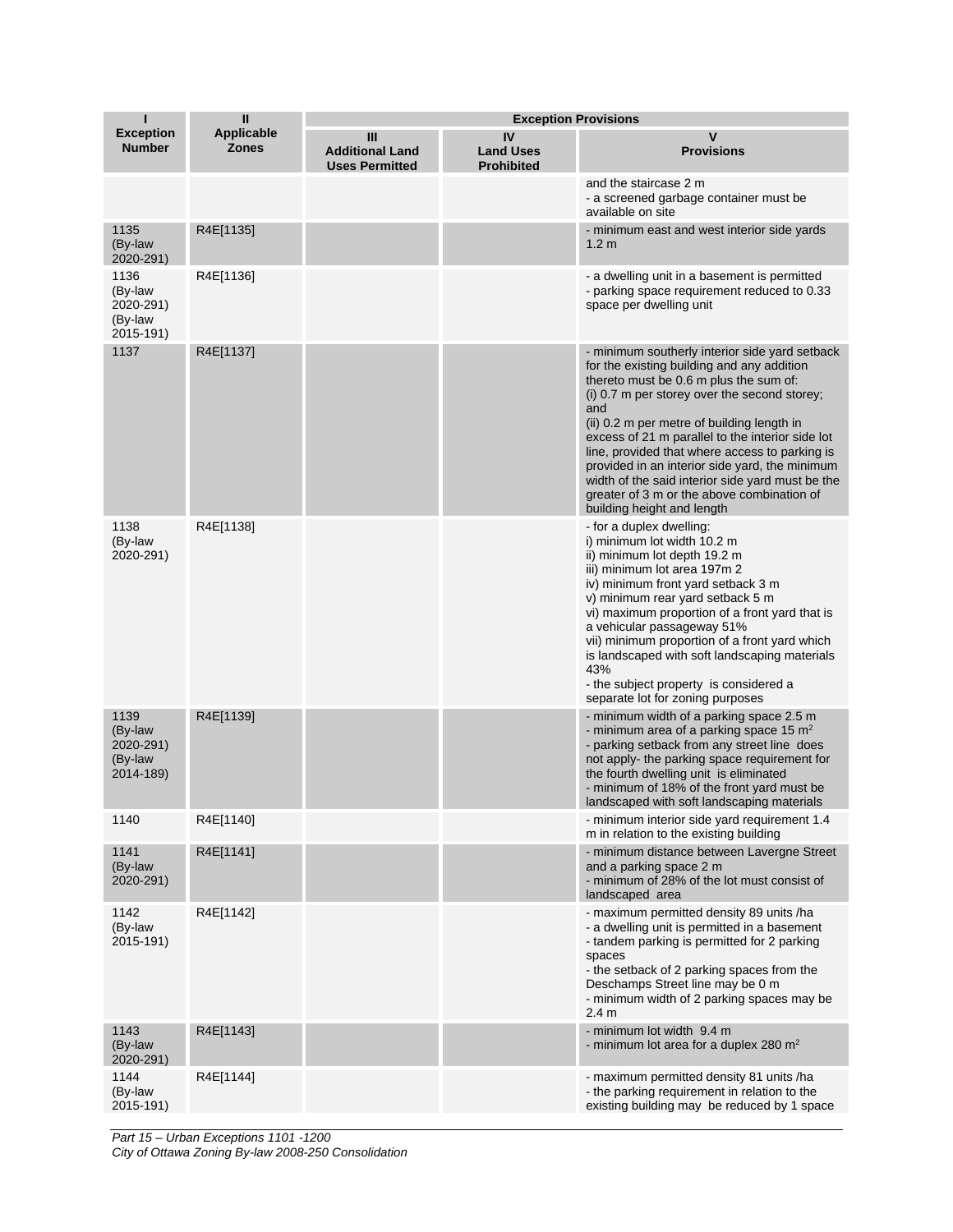| п                                                                                                     | $\mathbf{I}$                      |                                                                                                                                                                                                                                                                                                                                              | <b>Exception Provisions</b>                 |                                                                                                                                                                                                                                                                                                                                              |
|-------------------------------------------------------------------------------------------------------|-----------------------------------|----------------------------------------------------------------------------------------------------------------------------------------------------------------------------------------------------------------------------------------------------------------------------------------------------------------------------------------------|---------------------------------------------|----------------------------------------------------------------------------------------------------------------------------------------------------------------------------------------------------------------------------------------------------------------------------------------------------------------------------------------------|
| <b>Exception</b><br><b>Number</b>                                                                     | <b>Applicable</b><br><b>Zones</b> | Ш<br><b>Additional Land</b><br><b>Uses Permitted</b>                                                                                                                                                                                                                                                                                         | IV<br><b>Land Uses</b><br><b>Prohibited</b> | $\mathsf{v}$<br><b>Provisions</b>                                                                                                                                                                                                                                                                                                            |
|                                                                                                       |                                   |                                                                                                                                                                                                                                                                                                                                              |                                             | - a minimum of 42 % of the front yard may be<br>landscaped with soft landscaping<br>- a third dwelling unit is permitted in the<br>basement                                                                                                                                                                                                  |
| 1145                                                                                                  | R4E[1145]                         |                                                                                                                                                                                                                                                                                                                                              |                                             | - maximum permitted density 95 units /ha<br>- the parking requirement for an apartment<br>dwelling, low rise containing a maximum of 6<br>units is 0.66 parking space per dwelling unit                                                                                                                                                      |
| 1146<br>(By-law<br>2015-191)<br>(By-law<br>2014-189)                                                  | R4E[1146]                         |                                                                                                                                                                                                                                                                                                                                              |                                             | - two dwelling units are permitted in the<br>basement of a converted dwelling                                                                                                                                                                                                                                                                |
| 1147<br>(By-law<br>2015-43)                                                                           | Reserved for<br><b>Future Use</b> |                                                                                                                                                                                                                                                                                                                                              |                                             |                                                                                                                                                                                                                                                                                                                                              |
| 1148<br>(By-law<br>2020-291)<br>(By-law<br>2015-191)                                                  | R4E[1148]                         |                                                                                                                                                                                                                                                                                                                                              |                                             | - parking requirement in relation to existing<br>building reduced by one space<br>- minimum 42% of front yard must be<br>landscaped with soft landscaping<br>- third dwelling unit permitted in basement                                                                                                                                     |
| 1149<br>(By-law<br>2015-190)<br>(OMB<br>Order, File<br>#PL080959,<br>issued<br>September<br>18, 2009) | IP6[1149] H(12)                   | -animal care<br>establishment<br>- animal hospital<br>- bar<br>- convenience store<br>- drive through facility<br>- instructional facility<br>- post office<br>- personal service<br>business<br>- recreational and<br>athletic facility<br>- restaurant, full<br>service<br>- restaurant, take out<br>- retail store<br>- retail food store |                                             | - minimum rear yard setback 3.8 metres<br>- Section 205 (2) (b) and (c) does not apply<br>- minimum lot width is 40 m<br>- maximum lot coverage is 40%                                                                                                                                                                                       |
| 1150<br>(By-law<br>2020-291)<br>(By-law<br>2012-349)                                                  | R4Z[1150]                         |                                                                                                                                                                                                                                                                                                                                              |                                             | - minimum corner side yard setback 2.5 m<br>- minimum interior side yard setback 5.5 m<br>- maximum lot coverage 55%<br>- the minimum required parking spaces is<br>calculated at a rate of 1 space per unit                                                                                                                                 |
| 1151                                                                                                  | R4Z[1151]                         |                                                                                                                                                                                                                                                                                                                                              |                                             | - minimum front yard setback 3 m                                                                                                                                                                                                                                                                                                             |
| 1152                                                                                                  | R4Z[1152]                         |                                                                                                                                                                                                                                                                                                                                              |                                             | - minimum front yard setback 3 m<br>- minimum building spacing 3 m<br>- maximum lot coverage 35%<br>- number of rear yards per lot 0                                                                                                                                                                                                         |
| 1153                                                                                                  | R4Z[1153]                         |                                                                                                                                                                                                                                                                                                                                              |                                             | - minimum front yard setback 4.5 m<br>- minimum side yard setback 7.5 m<br>- required parking spaces must be provided at<br>the rate of 1.25 spaces per residential unit, of<br>which 0.2 spaces/unit will be assigned as<br>visitor spaces                                                                                                  |
| 1154<br>(By-law<br>2020-291)                                                                          | R4Z[1154]                         |                                                                                                                                                                                                                                                                                                                                              |                                             | - maximum lot coverage of 30%<br>- minimum building spacing of 3.1 m<br>- minimum front yard setback of 4.5 m<br>- minimum side yard setback of 7.5 m<br>- required parking spaces will be provided at<br>the minimum rate of 1.25 spaces per<br>residential unit of which 0.2 spaces per unit<br>will be assigned as visitor parking spaces |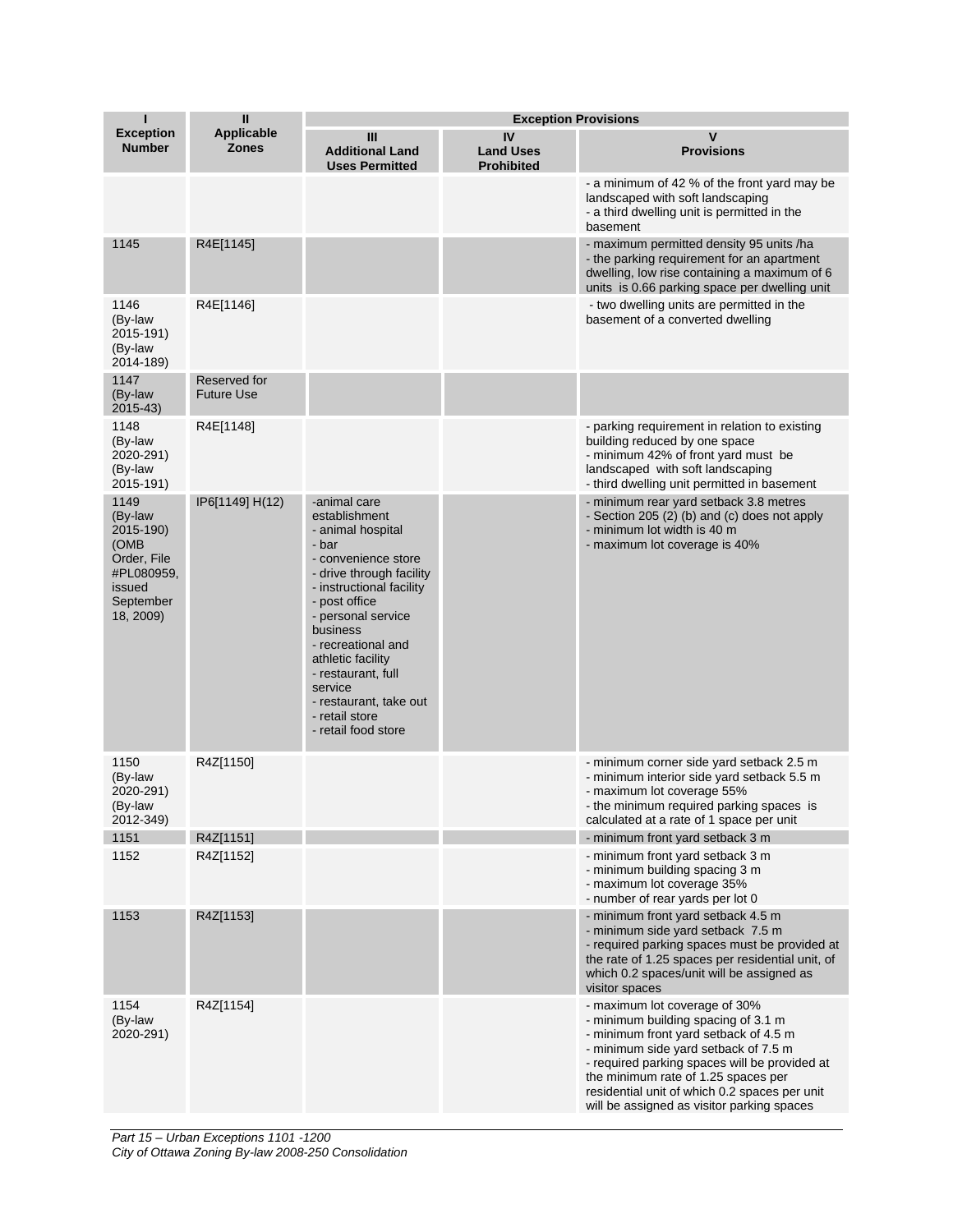| п                                                    | Ш                                 | <b>Exception Provisions</b>                                                                                                                              |                                             |                                                                                                                                                                                                                                                                                                                                                                                                                                                                                                                                                                                                                                                                                                                                                                                                                                                                                                                                                                                                           |
|------------------------------------------------------|-----------------------------------|----------------------------------------------------------------------------------------------------------------------------------------------------------|---------------------------------------------|-----------------------------------------------------------------------------------------------------------------------------------------------------------------------------------------------------------------------------------------------------------------------------------------------------------------------------------------------------------------------------------------------------------------------------------------------------------------------------------------------------------------------------------------------------------------------------------------------------------------------------------------------------------------------------------------------------------------------------------------------------------------------------------------------------------------------------------------------------------------------------------------------------------------------------------------------------------------------------------------------------------|
| <b>Exception</b><br><b>Number</b>                    | <b>Applicable</b><br><b>Zones</b> | Ш<br><b>Additional Land</b><br><b>Uses Permitted</b>                                                                                                     | IV<br><b>Land Uses</b><br><b>Prohibited</b> | v<br><b>Provisions</b>                                                                                                                                                                                                                                                                                                                                                                                                                                                                                                                                                                                                                                                                                                                                                                                                                                                                                                                                                                                    |
| 1155                                                 | R5A[1155]                         |                                                                                                                                                          |                                             | - maximum permitted density 76 units/ha<br>- minimum lot area 3800 $m2$<br>- maximum lot coverage 35%<br>- maximum building height 13 m<br>- minimum front yard setback 3 m<br>- minimum rear yard setback 2.5 m<br>- minimum side yard setback 4.5 m where<br>these lands abut lands zoned O1<br>- the minimum parking requirement is<br>calculated at the rate of 1.45 parking spaces<br>per dwelling unit of which 0.2 spaces per<br>visitor must be designated and posted as<br>visitor parking                                                                                                                                                                                                                                                                                                                                                                                                                                                                                                       |
| 1156                                                 | R5A[1156]                         | - the uses permitted<br>in the LC zone are<br>permitted and must<br>take the form of a<br>shopping centre<br>which should include<br>a convenience store |                                             | - the non residential uses are subject to the<br>following provisions:<br>i) minimum lot area 929 $m2$<br>ii) minimum lot width 30 m<br>iii) maximum lot coverage 30%<br>iv) maximum building height main building 9.2<br>m<br>v) minimum front yard setback 6 m *<br>vi) minimum rear yard setback 6 m *<br>vii) minimum side yard setback 3 m *<br>* in cases where a LC zone abuts lands<br>which are zoned residential, the yards that so<br>abuts must be a minimum of 1.4 times the<br>building height or the zone provisions for the<br>yard that so abuts, whichever is the greater<br>* in cases where a LC zone is separated by a<br>street from lands which are zoned residential,<br>the front yard for that part of the land so<br>separated by a street, must be a minimum of<br>1.4 times the building height less one-half the<br>width of the street, or the zone requirement<br>for the front yard whichever is the greater<br>- maximum gross leasable floor area 1,859 m <sup>2</sup> |
| 1157                                                 | R5A[1157]                         |                                                                                                                                                          |                                             | - no maximum building height applies                                                                                                                                                                                                                                                                                                                                                                                                                                                                                                                                                                                                                                                                                                                                                                                                                                                                                                                                                                      |
| 1158                                                 | R5A[1158] H(34)                   | - snow disposal<br>facility – interim use                                                                                                                |                                             | - maximum permitted density 160 u/ha<br>- a snow disposal facility is permitted<br>provided that snow is brought to the land from<br>a site not more than 300 m driving distance                                                                                                                                                                                                                                                                                                                                                                                                                                                                                                                                                                                                                                                                                                                                                                                                                          |
| 1159                                                 | R5A[1159]                         |                                                                                                                                                          |                                             | - minimum front yard setback 8 m<br>- minimum rear yard setback 4.5 m<br>- maximum building height main building 48 m<br>- minimum side yard setback for underground<br>garage 7 m<br>- maximum number of dwelling units 115<br>units                                                                                                                                                                                                                                                                                                                                                                                                                                                                                                                                                                                                                                                                                                                                                                     |
| 1160<br>(By-law<br>2012-132)<br>(By-law<br>2009-164) | R5A[1160] H(34)                   | - the uses listed in<br>the LC zone                                                                                                                      |                                             | - the uses listed in the LC zone limited to a<br>maximum gross leasable area of 929 m <sup>2</sup><br>- minimum side yard setback for non-<br>residential uses 4 m<br>- maximum permitted density 125 units /ha<br>- the maximum density applies to both the<br>R5A[1160] H(34) zone and the R5A[1923]<br>H(34) zone as if it were one zone or property                                                                                                                                                                                                                                                                                                                                                                                                                                                                                                                                                                                                                                                   |
| 1161                                                 | R5A[1161]                         |                                                                                                                                                          |                                             | - maximum permitted density 55 units /ha                                                                                                                                                                                                                                                                                                                                                                                                                                                                                                                                                                                                                                                                                                                                                                                                                                                                                                                                                                  |
| 1162                                                 | R5A[1162] H(34)                   |                                                                                                                                                          |                                             | - minimum side yard setback 3.5 m                                                                                                                                                                                                                                                                                                                                                                                                                                                                                                                                                                                                                                                                                                                                                                                                                                                                                                                                                                         |
| 1163<br>(By-law<br>2012-334)                         | R5A[1163] H(34)                   |                                                                                                                                                          |                                             | - maximum permitted density 67 units /ha<br>- maximum building height 25 m<br>- minimum side yard setback for townhouse<br>dwelling 3.5 m                                                                                                                                                                                                                                                                                                                                                                                                                                                                                                                                                                                                                                                                                                                                                                                                                                                                 |
| 1164                                                 | R5A[1164] H(34)                   | snow disposal facility                                                                                                                                   |                                             | - see also R5A[1160] H(34) for shared density                                                                                                                                                                                                                                                                                                                                                                                                                                                                                                                                                                                                                                                                                                                                                                                                                                                                                                                                                             |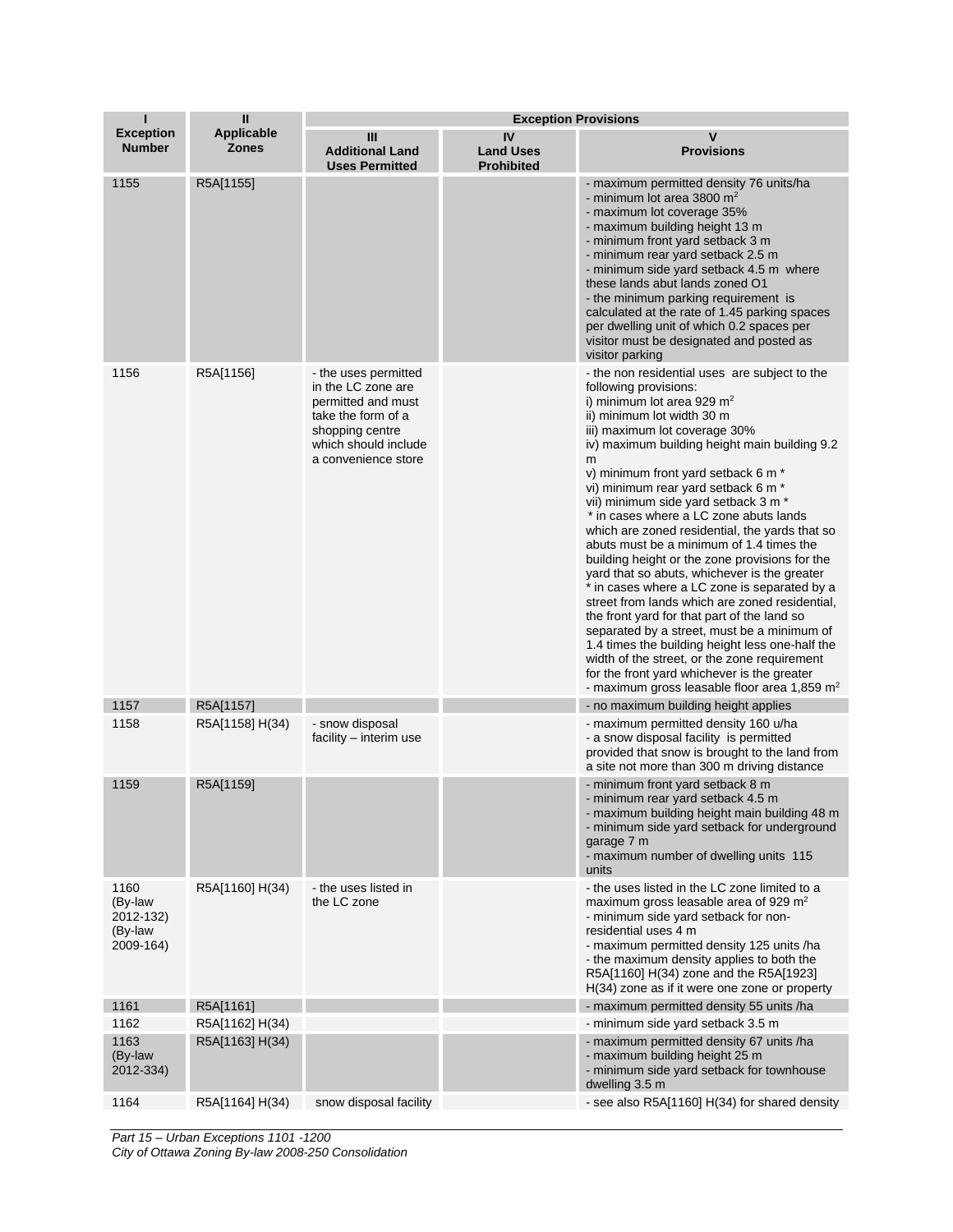| п                                 | $\mathbf{I}$                      |                                                                                                                      | <b>Exception Provisions</b>                 |                                                                                                                                                                                                                                                                                                                                                                                                                                                                  |
|-----------------------------------|-----------------------------------|----------------------------------------------------------------------------------------------------------------------|---------------------------------------------|------------------------------------------------------------------------------------------------------------------------------------------------------------------------------------------------------------------------------------------------------------------------------------------------------------------------------------------------------------------------------------------------------------------------------------------------------------------|
| <b>Exception</b><br><b>Number</b> | <b>Applicable</b><br><b>Zones</b> | Ш<br><b>Additional Land</b><br><b>Uses Permitted</b>                                                                 | IV<br><b>Land Uses</b><br><b>Prohibited</b> | $\mathsf{v}$<br><b>Provisions</b>                                                                                                                                                                                                                                                                                                                                                                                                                                |
| (By-law<br>2009-164)              | R3Z[1164] H(34)                   |                                                                                                                      |                                             | provision                                                                                                                                                                                                                                                                                                                                                                                                                                                        |
| 1165                              | R4N[1165]                         | - medical facility<br>- dwelling unit                                                                                |                                             | - medical facility may not exceed 100 $m2$ in<br>gross floor area, and is limited to ground floor<br>locations only                                                                                                                                                                                                                                                                                                                                              |
| 1166                              | R3Z[1166]                         |                                                                                                                      |                                             | - minimum lot area 3,289 m <sup>2</sup>                                                                                                                                                                                                                                                                                                                                                                                                                          |
| 1167<br>(By-law<br>2021-218)      | Reserved for<br>future use        |                                                                                                                      |                                             |                                                                                                                                                                                                                                                                                                                                                                                                                                                                  |
| 1168                              | R1FF[1168]                        |                                                                                                                      |                                             | - minimum lot width 22.8 m<br>- maximum lot coverage 45%<br>- minimum rear yard setback 7.5 m                                                                                                                                                                                                                                                                                                                                                                    |
| 1169<br>(By-law<br>2013-274)      | R5B[1169]<br>S 224                | -office<br>-medical facility<br>-retail store                                                                        |                                             | -no loading space is required<br>-minimum width of a driveway is 6m<br>-minimum parking aisle width is 6m<br>-building heights and setbacks as per<br>Schedule 224<br>-at least 21% of the site must be landscaped<br>area<br>- a maximum of three separate medical<br>facility/retail/office uses may only be located<br>on the ground floor<br>-the gross floor area for the medical<br>facility/retail store/office uses must not exceed<br>500 square metres |
| 1170                              | R1HH[1170]                        | - all uses in the<br>R <sub>1</sub> HH zone, or place<br>of worship                                                  |                                             | - minimum lot area for place of worship and<br>residential uses $2,000 \text{ m}^2$<br>- minimum lot width 30 m<br>- minimum front yard setback 6 m<br>- minimum interior side yard setback 3 m<br>- minimum corner side yard setback 6 m<br>- minimum rear yard setback 6 m<br>- building spacing 3 m<br>- maximum lot coverage 35%<br>- maximum building height 9 m or as shown<br>on zoning map<br>- maximum number of storeys 2 1/2                          |
| 1171                              | R1HH[1171]                        | - all uses in the<br>R <sub>1</sub> HH zone, or<br>-place of worship or<br>-apartment dwelling,<br>low-rise<br>-park |                                             | -place of worship, apartment, low rise and<br>park are subject to the provisions of exception<br>[1170] except minimum lot area as follows:<br>i) place of worship $3,750 \text{ m}^2$<br>ii) apartment dwelling, low rise and park 5,500<br>m <sup>2</sup><br>- maximum lot coverage apartment dwelling,<br>low rise 40%                                                                                                                                        |
| 1172                              | R1HH[1172]                        | all uses in the R1HH<br>zone or,<br>- place of worship or<br>- apartment dwelling,<br>low-rise<br>- park             |                                             | - place of worship, apartment, low rise and<br>park are subject to the provisions of exception<br>[1170] except minimum lot area as follows:<br>i) place of worship 3,200 $m2$<br>ii) apartment dwelling, low rise and park 5,650<br>m <sup>s</sup><br>- maximum lot coverage apartment dwelling,<br>low-rise 40%                                                                                                                                                |
| 1173                              | R1HH[1173]                        | -all uses in the R1HH<br>zone, or<br>- apartment dwelling,<br>low rise<br>- park                                     |                                             | - apartment dwelling, low-rise permitted<br>subject to the provisions of exception [1170],<br>except minimum lot area 5,500 $m2$<br>- maximum lot coverage apartment dwelling,<br>low-rise 40%                                                                                                                                                                                                                                                                   |
| 1174                              | R1HH[1174]                        | - all uses in the<br>R <sub>1</sub> HH zone, or<br>- apartment dwelling,<br>low rise                                 |                                             | - apartment dwelling, low rise and park are<br>permitted subject to the provisions of<br>exception [1170], except minimum lot area<br>4,900 $m2$                                                                                                                                                                                                                                                                                                                 |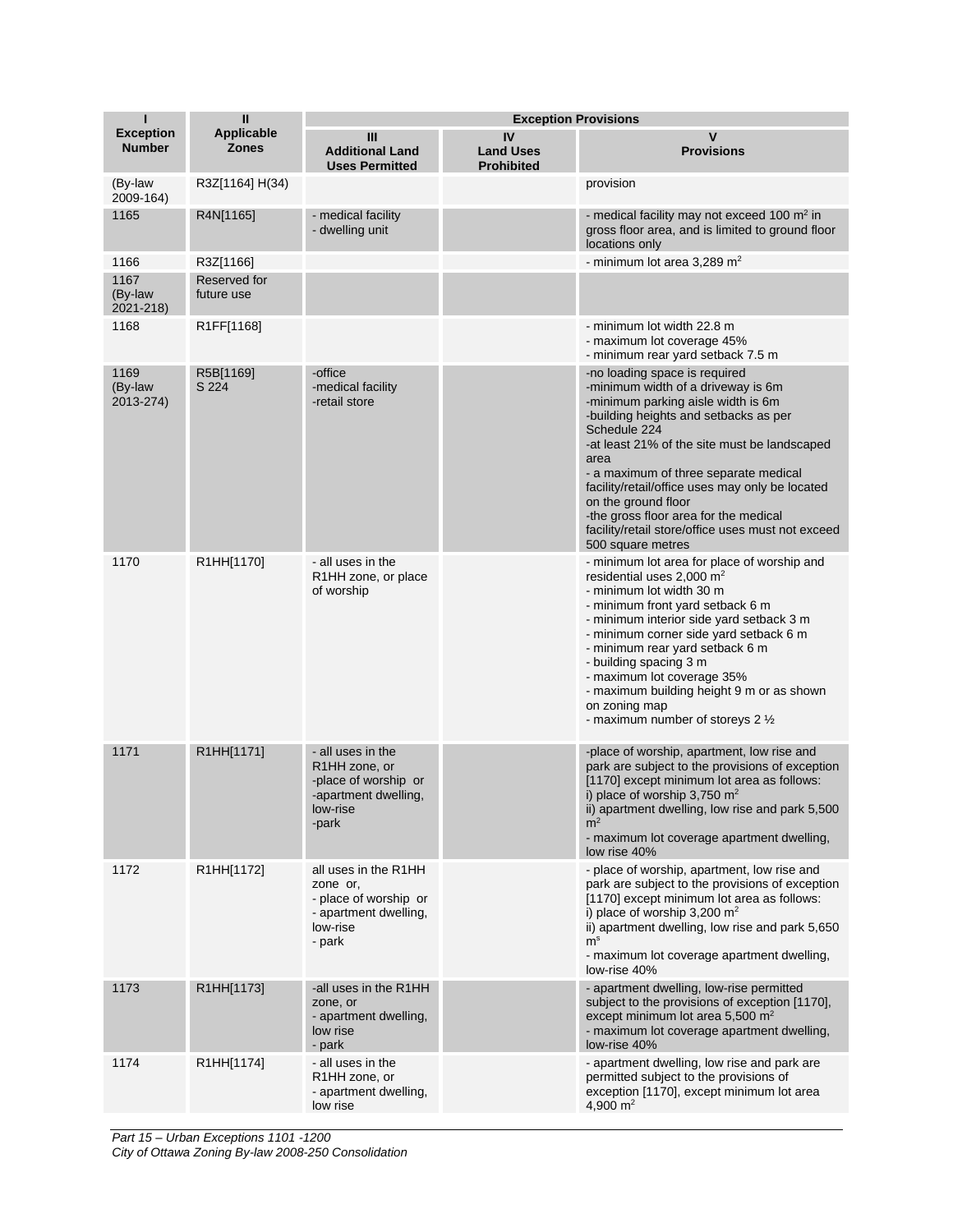| Т                                                    | $\mathbf{I}$                      | <b>Exception Provisions</b>                                                                                                                                                                                                                 |                                             |                                                                                                                                                                                                                                                                                                                                                                                                                                                                                                                                                                                                                     |
|------------------------------------------------------|-----------------------------------|---------------------------------------------------------------------------------------------------------------------------------------------------------------------------------------------------------------------------------------------|---------------------------------------------|---------------------------------------------------------------------------------------------------------------------------------------------------------------------------------------------------------------------------------------------------------------------------------------------------------------------------------------------------------------------------------------------------------------------------------------------------------------------------------------------------------------------------------------------------------------------------------------------------------------------|
| <b>Exception</b><br><b>Number</b>                    | <b>Applicable</b><br><b>Zones</b> | Ш<br><b>Additional Land</b><br><b>Uses Permitted</b><br>- park                                                                                                                                                                              | IV<br><b>Land Uses</b><br><b>Prohibited</b> | $\mathsf{V}$<br><b>Provisions</b>                                                                                                                                                                                                                                                                                                                                                                                                                                                                                                                                                                                   |
| 1175                                                 | GM1[1175]<br>H(18.5)              | - amusement centre<br>- automobile service<br>station<br>- cinema<br>- theatre<br>- light industrial uses                                                                                                                                   |                                             | - minimum front yard and corner side yard<br>setback: 5 m<br>- minimum rear yard and interior side yard<br>setbacks-12 metres<br>- loading may be located in any yard<br>- the total gross leasable floor area on these<br>lands must not exceed 35,000 m <sup>2</sup><br>- minimum parking rate for retail store limited<br>to a garden centre- 2.5 spaces per 100 $m2$ of<br>gross floor area<br>- automobile service station permitted<br>provided it is structurally integrated into,<br>clearly associated with and secondary to a<br>retail store limited to the sales of automobile<br>parts and accessories |
| 1176<br>(By-law<br>2017-302)                         | R1HH[1176]                        | - all uses in the<br>R <sub>1</sub> HH zone, or<br>- medical facility<br>- office<br>-payday loan<br>establishment<br>- bank<br>- day care                                                                                                  |                                             | - medical facility, office, (excluding an<br>accessory restaurant), a bank or a day care<br>are permitted subject to the provisions of<br>exception [1170], except minimum lot area<br>900 $m2$                                                                                                                                                                                                                                                                                                                                                                                                                     |
| 1177                                                 | GM21 F(2.0) H(9)                  |                                                                                                                                                                                                                                             |                                             | - minimum lot area is 950 $m2$                                                                                                                                                                                                                                                                                                                                                                                                                                                                                                                                                                                      |
| 1178                                                 | R1HH[1178]                        | - all uses in the R1U<br>zone                                                                                                                                                                                                               |                                             | - residential uses subject to the provision of<br>the R1HH or the R1U zones                                                                                                                                                                                                                                                                                                                                                                                                                                                                                                                                         |
| 1179<br>(By-law<br>2016-131)<br>(By-law<br>2012-334) | R1HH[1179] - h                    | - all uses in the<br>R <sub>1</sub> HH zone, or<br>- day care<br>- retirement home<br>-residential care<br>facility<br>- park<br>- place of worship, or<br>- townhouse dwelling<br>- home-based<br>business<br>-planned unit<br>development |                                             | - day care, retirement home, residential care<br>facility, park and place of worship are<br>permitted subject to the provisions of<br>exception [1170]<br>- townhouse dwelling, planned unit<br>development and home-based business are<br>permitted subject to the removal of the<br>holding "h" provision of Section 36 of the<br>Planning Act, R.S.O. 1990 and subject to the<br>provisions of exception [1170]                                                                                                                                                                                                  |
| 1180                                                 | R1HH[1180]                        | - all uses in the<br>R <sub>1</sub> HH zone, or<br>- medical facility<br>- office                                                                                                                                                           |                                             | - despite the provisions of exception [1170],<br>the maximum number of storeys is 2<br>- medical facility or office are permitted<br>subject to the provisions of exception [1170],<br>except minimum lot area 1,250 m <sup>2</sup>                                                                                                                                                                                                                                                                                                                                                                                 |
| 1181                                                 | R1HH[1181]                        | - all uses in the<br>R <sub>1</sub> HH zone, or<br>- medical facility<br>- office                                                                                                                                                           |                                             | - despite the provisions of exception [1170],<br>the minimum lot frontage is 18 m and the<br>maximum number of storeys is 2<br>- medical facility or office are permitted<br>subject to the provisions of exception [1170],<br>except minimum lot area 1,250 $m2$                                                                                                                                                                                                                                                                                                                                                   |
| 1182                                                 | R1HH[1182]                        | - all uses in the<br>R1HH zone, or<br>- medical facility<br>- office                                                                                                                                                                        |                                             | - despite the provisions of exception [1170],<br>the maximum number of storeys is 2<br>- medical facility or office are permitted<br>subject to the provisions of exception [1170].<br>except minimum lot area 1,400 $m2$                                                                                                                                                                                                                                                                                                                                                                                           |
| 1183                                                 | R1HH[1183]                        | - all uses in the<br>R1HH zone, or<br>- medical facility<br>- office                                                                                                                                                                        |                                             | - despite the provisions of exception [1170],<br>the minimum lot width is 18 m and the<br>maximum number of storeys is 2<br>- medical facility or office are permitted<br>subject to the provisions of exception [1170],<br>except minimum lot area 1,400 m <sup>2</sup>                                                                                                                                                                                                                                                                                                                                            |
| 1184                                                 | R1HH[1184]                        | all uses in the R1HH                                                                                                                                                                                                                        |                                             | - townhouse dwelling, home-based business,                                                                                                                                                                                                                                                                                                                                                                                                                                                                                                                                                                          |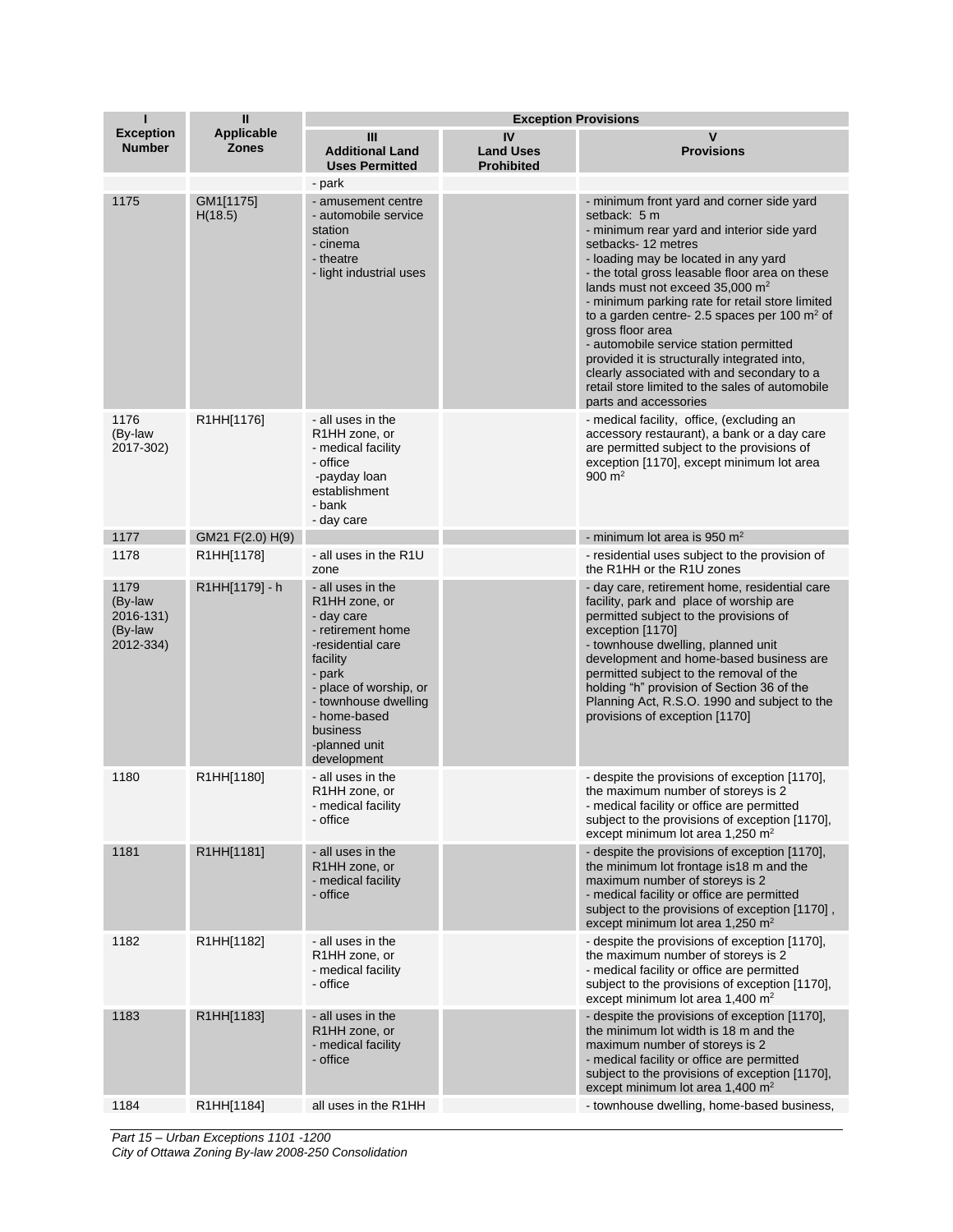| Ī                                                    | Ш                                    | <b>Exception Provisions</b>                                                                                                                                                                                                                         |                                             |                                                                                                                                                                                                                                                                                                                                                                                                                         |
|------------------------------------------------------|--------------------------------------|-----------------------------------------------------------------------------------------------------------------------------------------------------------------------------------------------------------------------------------------------------|---------------------------------------------|-------------------------------------------------------------------------------------------------------------------------------------------------------------------------------------------------------------------------------------------------------------------------------------------------------------------------------------------------------------------------------------------------------------------------|
| <b>Exception</b><br><b>Number</b>                    | <b>Applicable</b><br><b>Zones</b>    | Ш<br><b>Additional Land</b><br><b>Uses Permitted</b>                                                                                                                                                                                                | IV<br><b>Land Uses</b><br><b>Prohibited</b> | $\mathsf{v}$<br><b>Provisions</b>                                                                                                                                                                                                                                                                                                                                                                                       |
| (By-law<br>2012-334)                                 |                                      | zone or<br>- townhouse dwelling<br>- home-based<br>business<br>- park<br>- apartment dwelling,<br>low rise                                                                                                                                          |                                             | park and apartment dwelling, low rise<br>permitted subject to the provisions of<br>exception [1170], except minimum lot area<br>$2,050 \text{ m}^2$                                                                                                                                                                                                                                                                     |
| 1185                                                 | R2B[1185]                            | - all uses in the R2B<br>zone, or<br>- apartment dwelling,<br>low rise<br>- park                                                                                                                                                                    |                                             | - apartment dwelling, low rise and park are<br>permitted subject to the provisions of<br>exception [1170], except minimum lot area<br>2.700 $m2$                                                                                                                                                                                                                                                                        |
| 1186                                                 | R3Z[1186]                            | - all uses in the R2A<br>zone, or<br>- all uses in the R1U<br>zone, or<br>- all uses in the R3Z<br>zone                                                                                                                                             |                                             |                                                                                                                                                                                                                                                                                                                                                                                                                         |
| 1187                                                 | R3Z[1187]                            | - all uses in the<br>R1HH zone, or<br>- all uses in the R1U<br>zone, or<br>- all uses in the R3Z<br>zone                                                                                                                                            |                                             |                                                                                                                                                                                                                                                                                                                                                                                                                         |
| 1188                                                 | R2A[1188]                            | - all the uses in the<br>R2A zone, or<br>- apartment dwelling,<br>low rise<br>- park                                                                                                                                                                |                                             | - apartment dwelling, low rise and park are<br>permitted subject to the provisions of<br>exception [1170]                                                                                                                                                                                                                                                                                                               |
| 1189                                                 | R4Z[1189]                            | - office<br>- medical facility<br>- retail store<br>- personal service<br>business                                                                                                                                                                  |                                             | - minimum front yard setback 2 m<br>- minimum rear yard setback 7.5 m<br>- maximum lot coverage 35 %<br>- minimum required parking is one<br>space/dwelling unit                                                                                                                                                                                                                                                        |
| 1190                                                 | R4Z [1190]                           |                                                                                                                                                                                                                                                     |                                             | - minimum permitted density 70 units /ha,<br>maximum 112 units /ha<br>- maximum building height 11.5 m<br>- minimum front yard setback 4.8 m<br>- minimum rear yard setback 5.9 m<br>- minimum interior side yard setback 3.2 m<br>- minimum corner side yard setback 3.5 m<br>- minimum building spacing 2.4 m                                                                                                         |
| 1191<br>(By-law<br>2018-171)<br>(By-law<br>2015-190) | LC5[1191]                            | - light industrial use<br>- warehouse<br>-animal care<br>establishment<br>- animal hospital<br>- amusement center<br>- drive through<br>- instructional facility<br>- restaurant, full<br>service<br>- restaurant, take out<br>-storefront industry | - residential use<br>buildings              | - permitted uses other than light industrial<br>use, storefront industry and a warehouse<br>must occupy:<br>(1) a minimum cumulative total of 40% of the<br>ground floor area of the building;<br>(2) 80% of the wall area of the ground floor<br>facing Innes Road, and<br>(3) 40% of the wall area of the ground floor<br>facing Lanthier Drive, excluding any enclosed<br>loading space<br>-maximum lot coverage 50% |
| 1192                                                 | R4Z[1192]                            |                                                                                                                                                                                                                                                     |                                             | - an enclosed or covered walkway above<br>grade is permitted to provide a pedestrian<br>connection only between main buildings on<br>adjoining lots                                                                                                                                                                                                                                                                     |
| 1193<br>(By-law<br>2012-334)                         | R3Z[1193]<br>R3Y[1193]<br>R3VV[1193] |                                                                                                                                                                                                                                                     |                                             | - townhouse dwelling minimum lot width 5 m<br>- minimum corner side yard setback 4.5 m                                                                                                                                                                                                                                                                                                                                  |
| 1194                                                 | R2S[1194]                            | - day care                                                                                                                                                                                                                                          |                                             | - one side yard of 1m is allowed per interior                                                                                                                                                                                                                                                                                                                                                                           |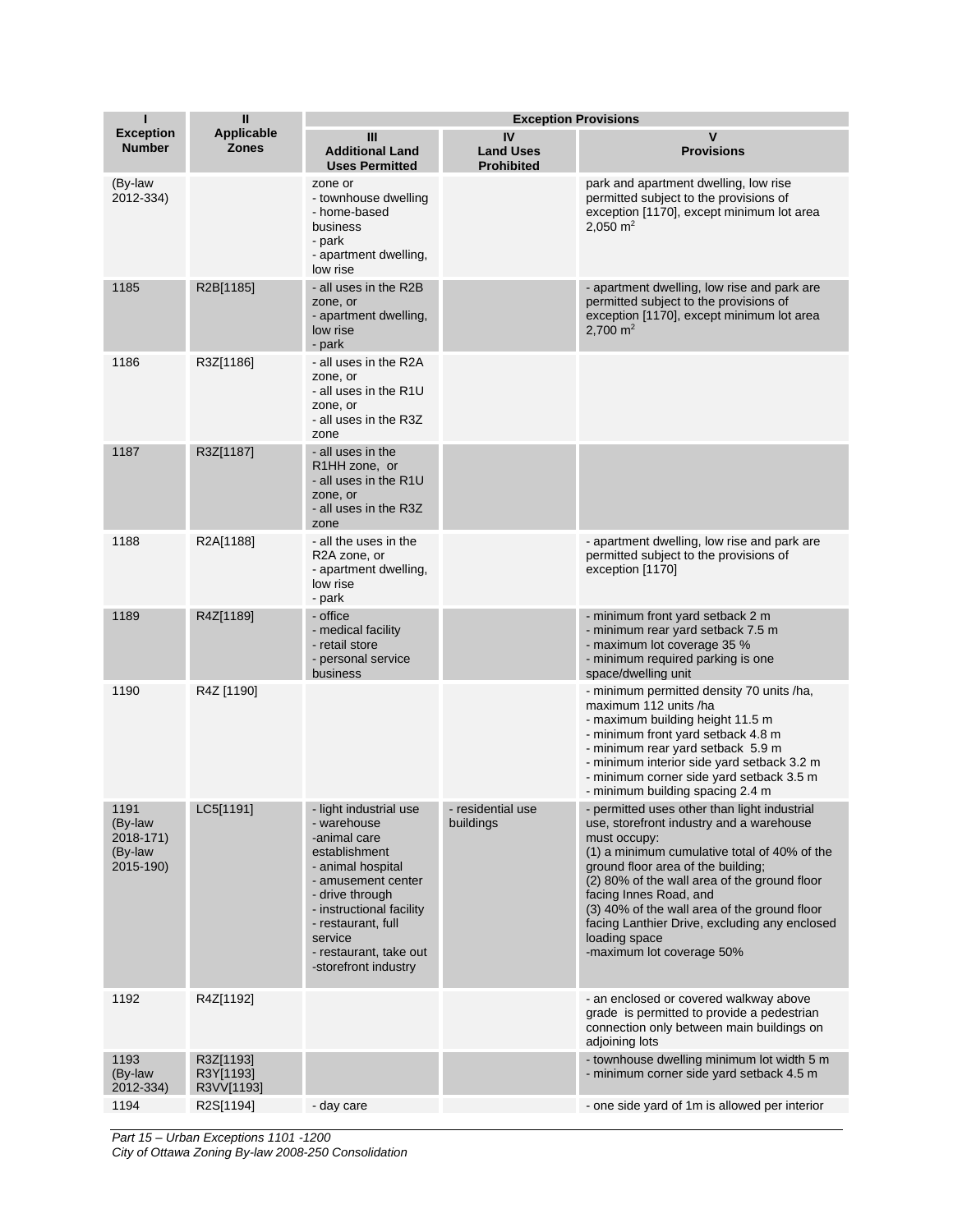| П                                                                                                    | $\mathbf{I}$<br><b>Applicable</b><br><b>Zones</b> | <b>Exception Provisions</b>                          |                                                                                                                                                                                                                                                                                                                                                                                                                                                                                                                                           |                                                                                                                                                                                                                                                                                                                                                                                                                                                                                                                                                                                                                                                                                                                                                                                                                                                                                                                                                                                                                                                                                                                                                                                                                                                                                                                                                                                                                                                                                                                                                                                                                                                                                                                                                                                                       |  |
|------------------------------------------------------------------------------------------------------|---------------------------------------------------|------------------------------------------------------|-------------------------------------------------------------------------------------------------------------------------------------------------------------------------------------------------------------------------------------------------------------------------------------------------------------------------------------------------------------------------------------------------------------------------------------------------------------------------------------------------------------------------------------------|-------------------------------------------------------------------------------------------------------------------------------------------------------------------------------------------------------------------------------------------------------------------------------------------------------------------------------------------------------------------------------------------------------------------------------------------------------------------------------------------------------------------------------------------------------------------------------------------------------------------------------------------------------------------------------------------------------------------------------------------------------------------------------------------------------------------------------------------------------------------------------------------------------------------------------------------------------------------------------------------------------------------------------------------------------------------------------------------------------------------------------------------------------------------------------------------------------------------------------------------------------------------------------------------------------------------------------------------------------------------------------------------------------------------------------------------------------------------------------------------------------------------------------------------------------------------------------------------------------------------------------------------------------------------------------------------------------------------------------------------------------------------------------------------------------|--|
| <b>Exception</b><br><b>Number</b>                                                                    |                                                   | Ш<br><b>Additional Land</b><br><b>Uses Permitted</b> | IV<br><b>Land Uses</b><br><b>Prohibited</b>                                                                                                                                                                                                                                                                                                                                                                                                                                                                                               | V<br><b>Provisions</b>                                                                                                                                                                                                                                                                                                                                                                                                                                                                                                                                                                                                                                                                                                                                                                                                                                                                                                                                                                                                                                                                                                                                                                                                                                                                                                                                                                                                                                                                                                                                                                                                                                                                                                                                                                                |  |
|                                                                                                      |                                                   | - retirement home                                    |                                                                                                                                                                                                                                                                                                                                                                                                                                                                                                                                           | lot occupied by a detached dwelling<br>- a minimum front yard setback of 5 m is<br>permitted where a garage extends toward the<br>front of the lot not more than 1.2 m past the<br>habitable portion of a detached dwelling<br>- a minimum front yard setback of 4 m is<br>permitted where a garage does not extend<br>toward the front of the lot past the habitable<br>portion of a detached dwelling<br>(O.M. B. Order #1550 issued Nov. 18, 2003)                                                                                                                                                                                                                                                                                                                                                                                                                                                                                                                                                                                                                                                                                                                                                                                                                                                                                                                                                                                                                                                                                                                                                                                                                                                                                                                                                 |  |
| 1195                                                                                                 | R5B[1195] H(18)<br>R5B[1195] H(19)                |                                                      |                                                                                                                                                                                                                                                                                                                                                                                                                                                                                                                                           | - minimum front yard setback 6 m<br>- minimum corner side yard setback 4.5 m                                                                                                                                                                                                                                                                                                                                                                                                                                                                                                                                                                                                                                                                                                                                                                                                                                                                                                                                                                                                                                                                                                                                                                                                                                                                                                                                                                                                                                                                                                                                                                                                                                                                                                                          |  |
| 1196<br>(By-law<br>2012-334)                                                                         | R4P[1196]                                         |                                                      | - semi-detached<br>dwelling<br>- detached dwelling<br>- three-unit dwelling<br>- linked-detached<br>dwelling<br>- townhouse dwelling<br>- duplex dwelling                                                                                                                                                                                                                                                                                                                                                                                 | - maximum building height 19 m                                                                                                                                                                                                                                                                                                                                                                                                                                                                                                                                                                                                                                                                                                                                                                                                                                                                                                                                                                                                                                                                                                                                                                                                                                                                                                                                                                                                                                                                                                                                                                                                                                                                                                                                                                        |  |
| 1197                                                                                                 | R1AA[1197]                                        |                                                      |                                                                                                                                                                                                                                                                                                                                                                                                                                                                                                                                           | - minimum frontage on a public street 0 m<br>- minimum lot width 20 m<br>- minimum lot area 2,000 $m2$                                                                                                                                                                                                                                                                                                                                                                                                                                                                                                                                                                                                                                                                                                                                                                                                                                                                                                                                                                                                                                                                                                                                                                                                                                                                                                                                                                                                                                                                                                                                                                                                                                                                                                |  |
| 1198<br>(By-law<br>2017-148)<br>(By-law<br>2011-151)<br>(By-law<br>2011-104)<br>(By-law<br>2010-231) | AM[1198] H(22)<br>GM[1198] H(22)                  |                                                      | All non-residential<br>uses except for:<br>- animal care<br>establishment<br>- animal hospital<br>artist studio<br>- bank<br>- bank machine<br>- community health<br>and resource centre<br>- day care<br>-drive through facility<br>- library<br>- medical facility<br>- municipal service<br>centre<br>- office<br>- personal service<br>business<br>- post office<br>- recreational and<br>athletic facility<br>- restaurant, full<br>service<br>- restaurant, take out<br>- retail food store<br>- retail store<br>-urban agriculture | - minimum setback from Eagleson Road: 0<br>metres<br>- Eagleson Road deemed as front lot line<br>- the nearest part of at least one building must<br>be located within 3 m of the front lot line<br>(excluding any buildings existing September<br>27, 2006)<br>- for any building or part of a building located<br>with 50 metres of the front lot line, the nearest<br>part of the building must be located within 3<br>metres of the front lot line (excluding any<br>buildings existing September 27, 2006)<br>- any building located at 100 or 130 Michael<br>Cowpland Drive which contains an office must<br>be oriented to face Michael Cowpland Drive<br>-maximum total cumulative gross floor area<br>for all uses: $18,500 \text{ m}^2$<br>-maximum total cumulative gross floor area<br>for all uses other than office uses: $13,855$ m <sup>2</sup><br>-maximum total cumulative gross floor area of<br>18,500 $m2$ does not apply to office and<br>residential uses that are:<br>i) in a building containing only commercial<br>uses on the ground floor; and<br>ii) located above the ground floor<br>-in Area B on Schedule 265 all uses other<br>than office uses are not permitted unless the<br>gross floor area of office uses already<br>provided on the lands shown on Schedule<br>265 is at least 4,645 $m2$<br>-except for office uses, no parking spaces for<br>uses located on Area A may be located on<br>Area B on Schedule 265<br>-except for existing drive through facilities, no<br>queuing lane, drive through window or order<br>board uses as part of a drive through facility<br>may be located within 20 metres of a front lot<br>line<br>-minimum corner side yard setback in the<br>GM[1198] H(22) S265 zone: 2 m<br>-minimum width of landscaped area abutting |  |